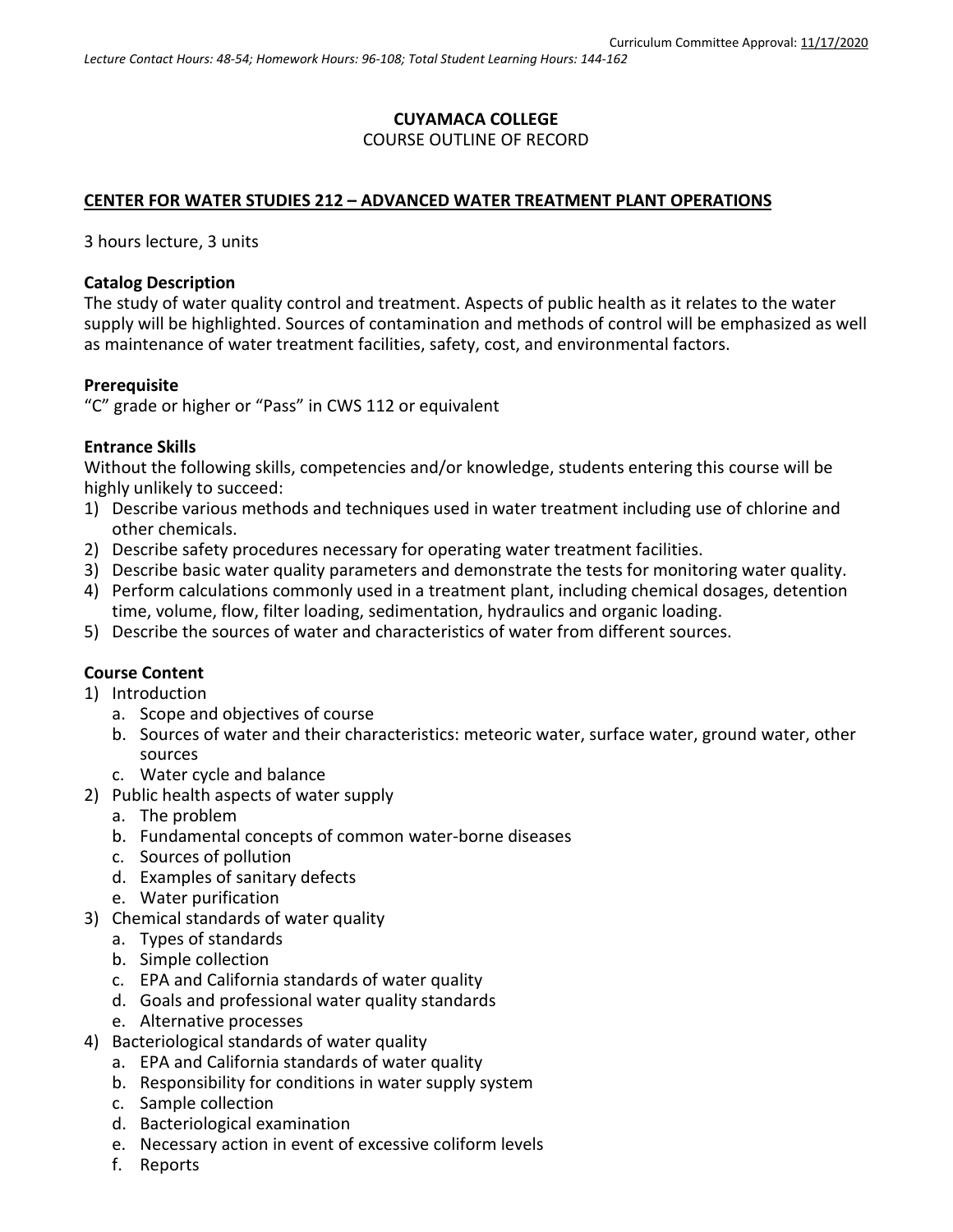- 5) Chemistry and water treatment
	- a. pH, hardness, and alkalinity
	- b. Acids and bases
	- c. Titration end points
	- d. Chemical reactions in water treatment
- 6) Biology
	- a. Characteristics
	- b. Organisms of interest in water treatment and operations: bacteria, viruses, plankton, higher aquatic plants, other aquatic organisms
- 7) Applied mathematics
	- a. Conversion factors
	- b. Hydraulic computations
	- c. Volume and flow rate computations
	- d. Dilution and blending computations
	- e. Weir overflow, surface overflow, filter loading, and backwash computations
- 8) Filtration methods and control
	- a. Purpose of filtration
	- b. Types of filters
	- c. Mechanism of filtration
	- d. Filter controls
- 9) Filter operation and maintenance
	- a. Requirements for effective filtration
	- b. Filtration rates
	- c. Filter backwash
	- d. Filter problems
	- e. Reconditioning filters
	- f. Filter control instruments
	- g. Records
- 10) Advanced disinfection
	- a. Properties and use of chlorine
	- b. Chlorine reactions with various compounds
	- c. Safety
	- d. Chlorination equipment
	- e. Ozone generation and usage
	- f. Chlorine dioxide
- 11) Fluoridation methods and control
	- a. Physiological effects of fluorides
		- b. Sources of fluorides in water
		- c. Fluoride compounds
	- d. Fluoride feeding equipment
	- e. Control methods
	- f. Safety
- 12) Applied hydraulics review
	- a. Pumps and motors
	- b. Operation and maintenance
	- c. Treatment plant electrical system review
	- d. Power
	- e. Control equipment
	- f. Equipment grounding
	- g. Treatment plant records and logs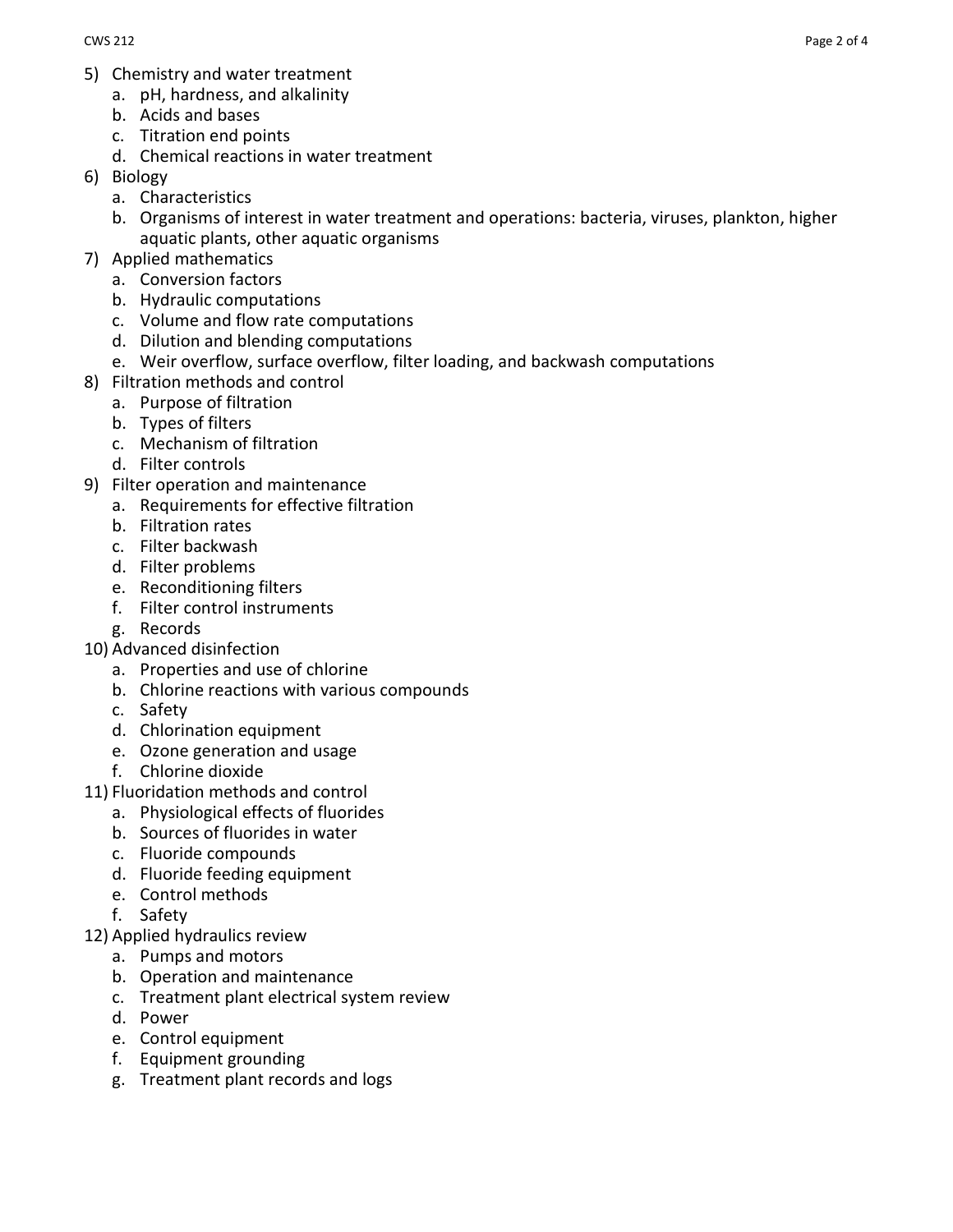## **Course Objectives**

Students will be able to:

- 1) Describe the sources of water and their characteristics
- 2) Discuss the public health aspects of water supply
- 3) Understand the chemical standards of water quality
- 4) Describe the bacteriological standards of water quality
- 5) Discuss the various processes utilized in water treatment operations
- 6) Discuss the biological organisms of interest in water treatment operations
- 7) Apply mathematical formulas and calculations in solving common water treatment problems
- 8) Understand filtration methods, control, operation, and maintenance
- 9) Discuss advanced disinfection techniques commonly used in water treatment plant operations
- 10) Describe fluoridation methods and control techniques

## **Method of Evaluation**

A grading system will be established by the instructor and implemented uniformly. Grades will be based on demonstrated proficiency in subject matter determined by multiple measurements for evaluation, one of which must be essay exams, skills demonstration or, where appropriate, the symbol system.

- 1) Projects
- 2) Writing assignments
- 3) Quizzes
- 4) Exams (objective, essay)
- 5) Projects and assignments utilizing the Field Operations Skills Yard

# **Special Materials Required of Student**

None

## **Minimum Instructional Facilities**

Smart classroom

## **Method of Instruction**

- 1) Lecture and discussion
- 2) Audiovisual
- 3) Field trips
- 4) Projects
- 5) Demonstrations utilizing the Field Operations Skills Yard

## **Out-of-Class Assignments**

- 1) Reading assignments
- 2) Writing assignments
- 3) Projects

## **Texts and References**

- 1) Required (representative examples):
	- a. Kawamura, Susumu. *Integrated Design and Operation of Water Treatment Facilities*. 2nd edition. Wiley, 2000.
	- b. Kerri, Kenneth. *Water Treatment Plant Operation, Volume 2*. 6th edition. CSU Sacramento Foundation, 2015.
- 2) Supplemental: None